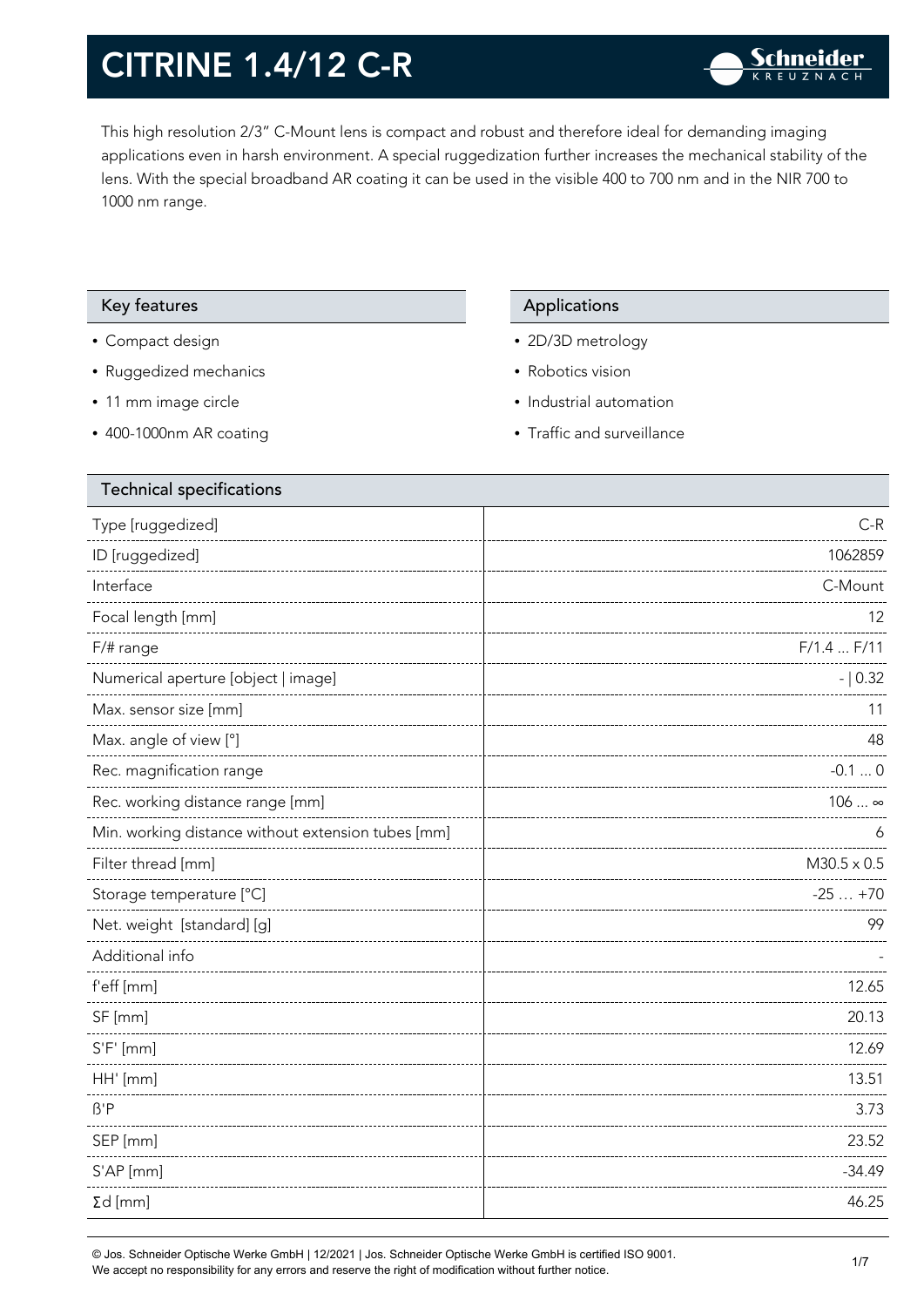

### MTF charts

| Spectrum name    | VIS |     |     |     |     |     |
|------------------|-----|-----|-----|-----|-----|-----|
| Wavelengths [nm] | 425 | 475 | 525 | 575 | 625 | 675 |
| Rel. weights [%] |     | ĥ   |     |     | 1 C |     |



© Jos. Schneider Optische Werke GmbH | 12/2021 | Jos. Schneider Optische Werke GmbH is certified ISO 9001. We accept no responsibility for any errors and reserve the right of modification without further notice.<br>We accept no responsibility for any errors and reserve the right of modification without further notice.

5.5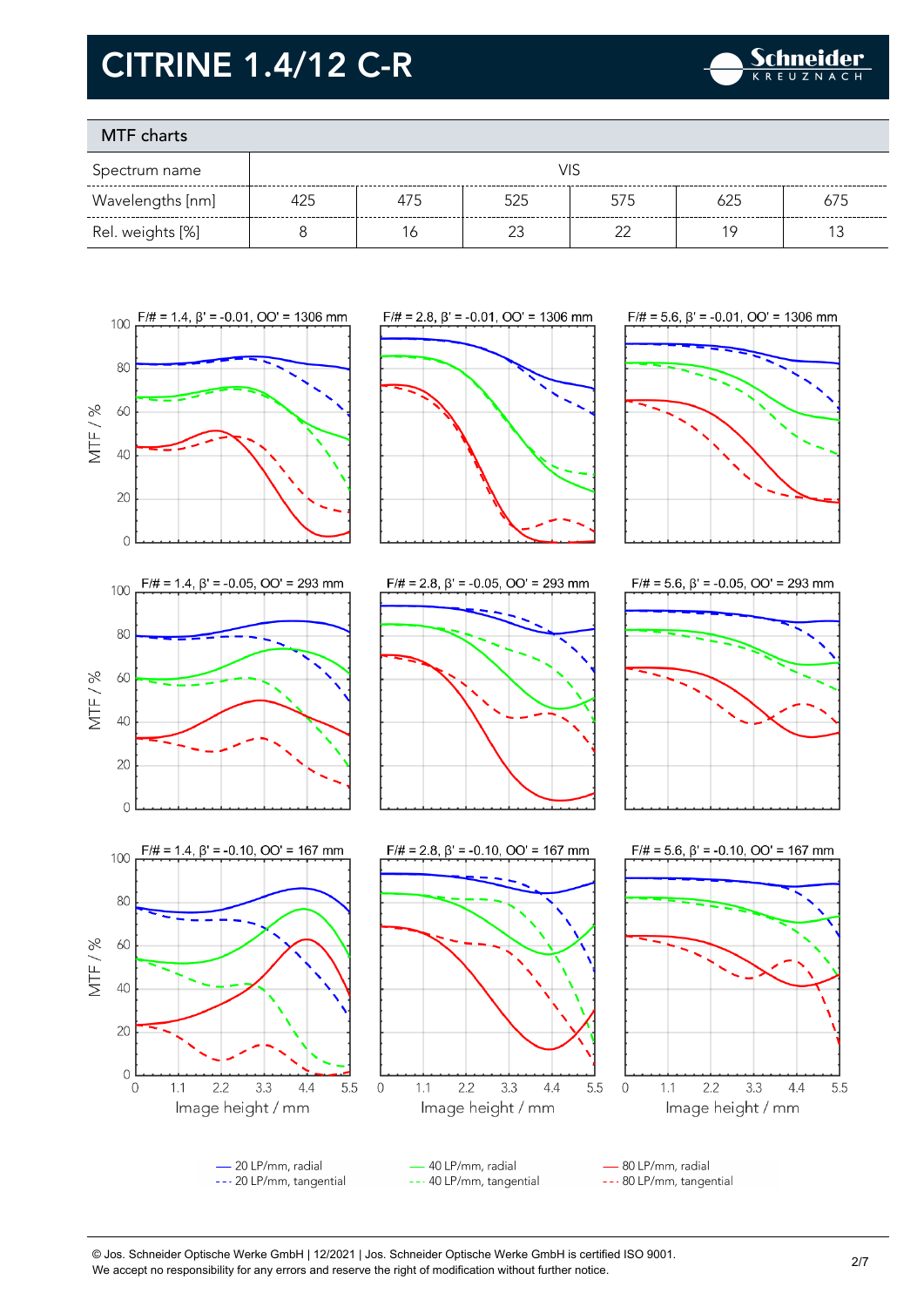

Rel. illumination vs. image height



| $- -$ F/# = 1.4, $\beta$ = -0.01         |
|------------------------------------------|
| $- -$ F/# = 2.8, $\beta$ = -0.01         |
| $- -$ F/# = 5.6, $\beta$ = -0.01         |
| $\rightarrow$ F/# = 1.4, $\beta$ = -0.05 |
| $\rightarrow$ F/# = 2.8, $\beta$ = -0.05 |
| $\rightarrow$ F/# = 5.6, $\beta$ = -0.05 |
| $F/\ddot{t} = 1.4$ , $\beta = -0.10$     |
| F/# = 2.8, $\beta$ = -0.10               |
| $F/\ddot{=} = 5.6$ , $\beta = -0.10$     |

#### Distortion vs. image height



#### Transmittance vs. wavelength



© Jos. Schneider Optische Werke GmbH | 12/2021 | Jos. Schneider Optische Werke GmbH is certified ISO 9001. We accept no responsibility for any errors and reserve the right of modification without further notice.<br>We accept no responsibility for any errors and reserve the right of modification without further notice.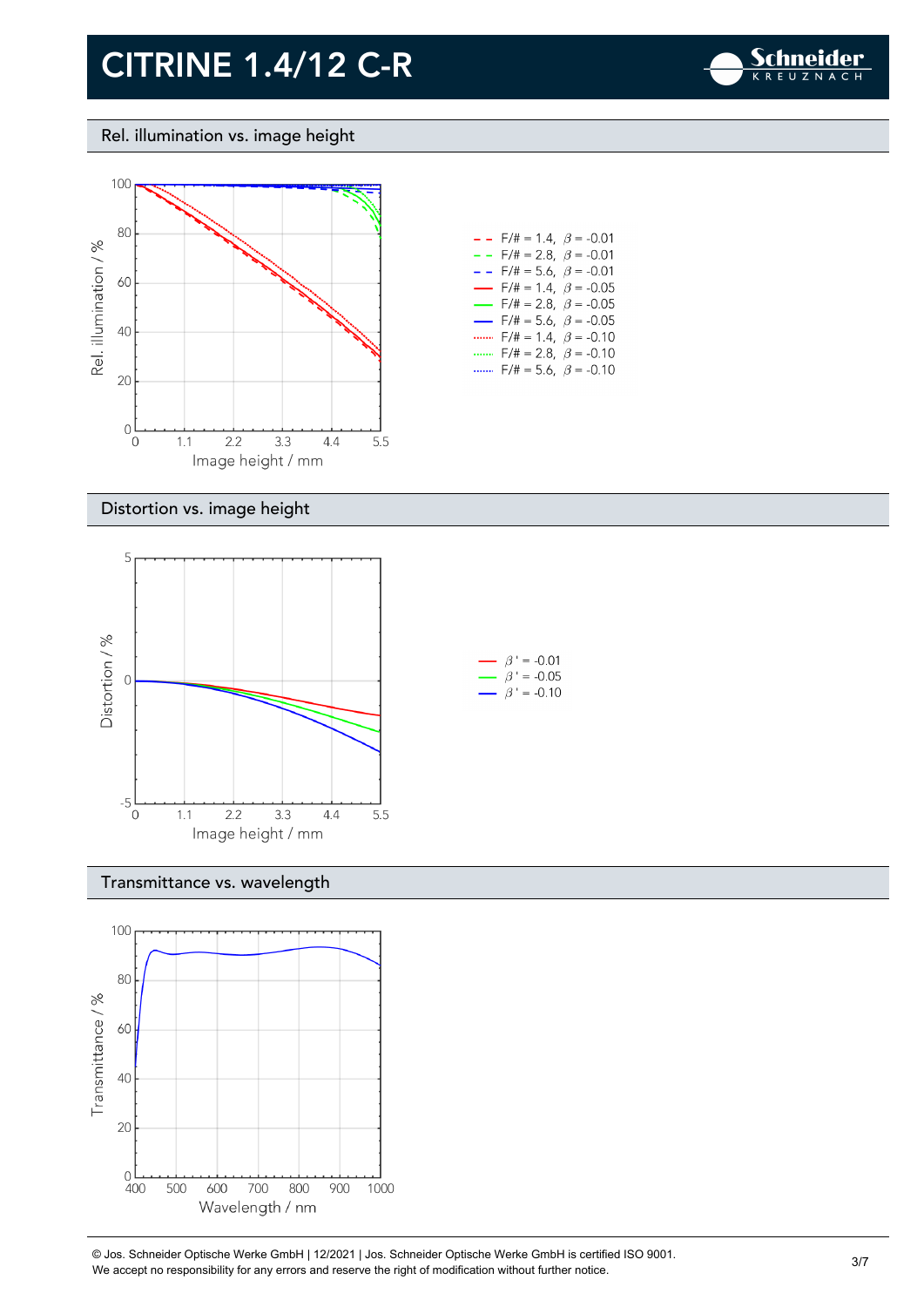

### Technical drawings

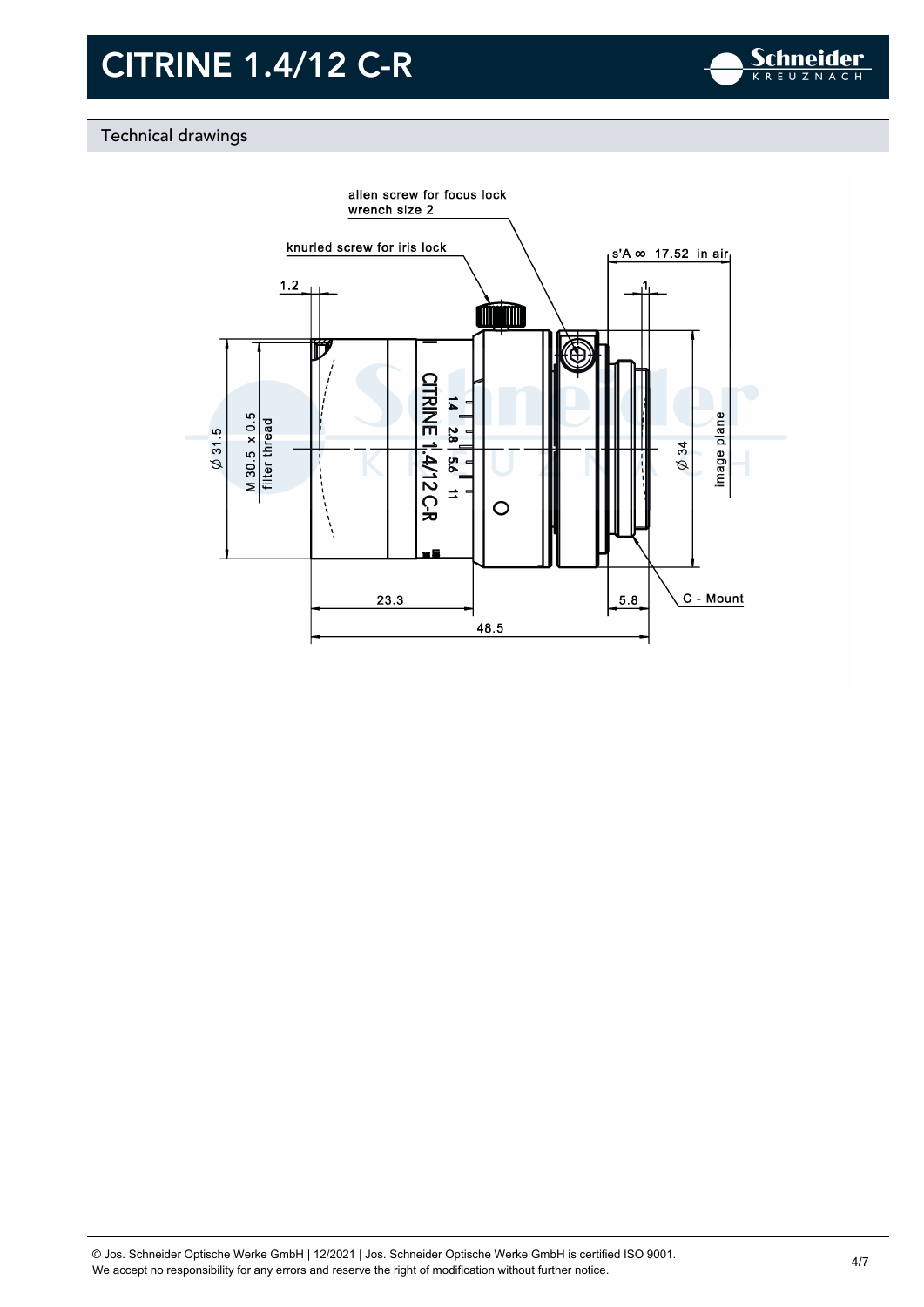

| Accessories    | Mount                    | Eff. length      |         |
|----------------|--------------------------|------------------|---------|
| Adapter        | CS-Mount                 | $5 \text{ mm}$   | 25081   |
|                | C-Mount / $M42 \times 1$ | $5.5 \text{ mm}$ | 1075817 |
| Extension tube | C-Mount / C-Mount        | $5 \, \text{mm}$ | 39316   |
|                | C-Mount / C-Mount        | $8 \text{ mm}$   | 39315   |
|                | C-Mount / C-Mount        | $10 \text{ mm}$  | 39312   |